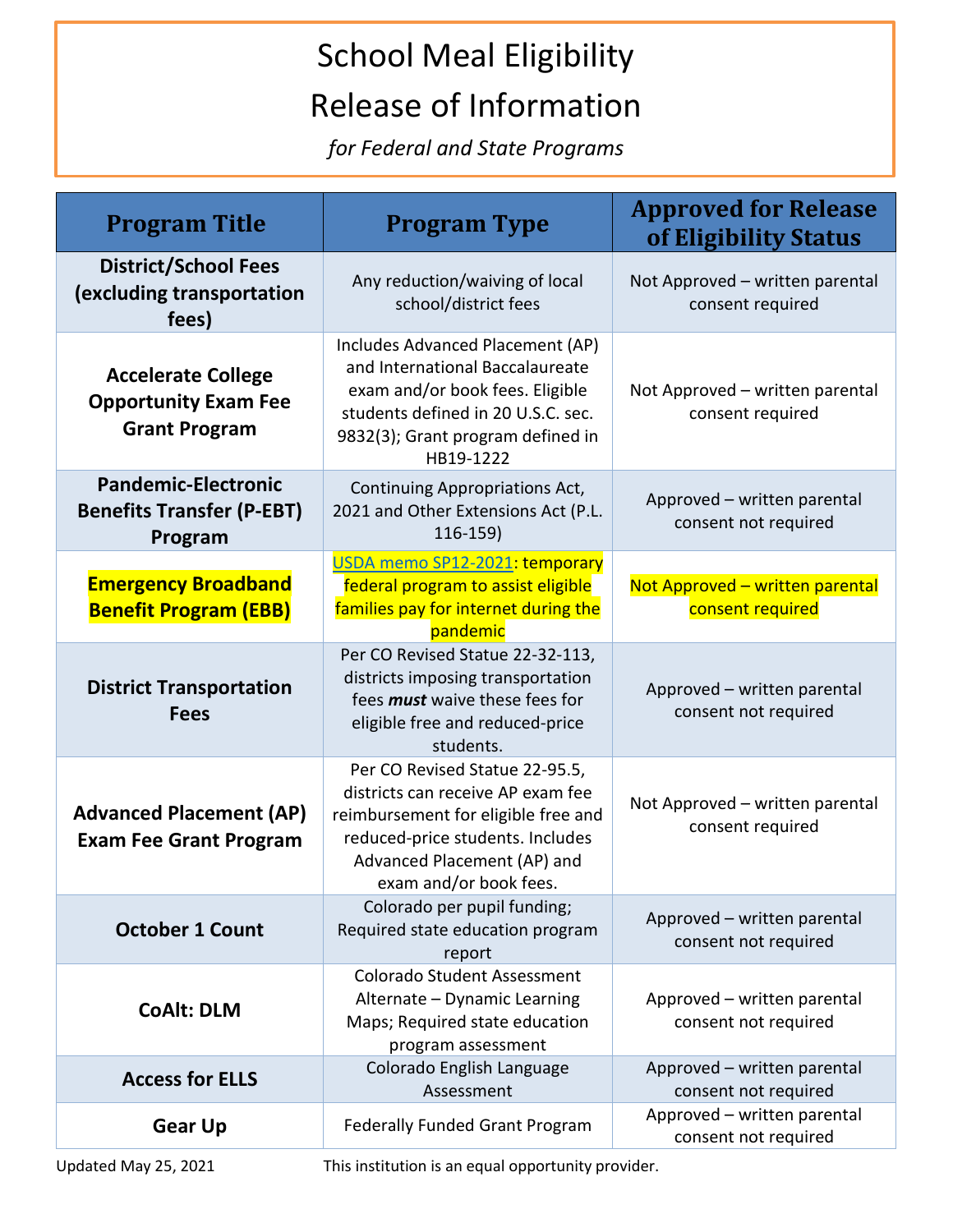| 21 <sup>st</sup> Century Community<br><b>Learning Centers</b>                                                                                                                                          | <b>Federally Funded Grant Program</b>                                                                                                                                                     | Approved - written parental<br>consent not required |
|--------------------------------------------------------------------------------------------------------------------------------------------------------------------------------------------------------|-------------------------------------------------------------------------------------------------------------------------------------------------------------------------------------------|-----------------------------------------------------|
| <b>National Assessment of</b><br><b>Educational Programs</b><br>(NAEP)                                                                                                                                 | <b>Federal Education Program</b>                                                                                                                                                          | Approved - written parental<br>consent not required |
| <b>Colorado Preschool</b><br><b>Program and ECARE</b>                                                                                                                                                  | State of Colorado education<br>preschool program                                                                                                                                          | Approved - written parental<br>consent not required |
| UIP - Unified Improvement<br>Plan                                                                                                                                                                      | <b>Federal and State Education</b><br>Program                                                                                                                                             | Approved - written parental<br>consent not required |
| <b>College Board - SAT</b>                                                                                                                                                                             | Non-profit organization that<br>administers college readiness tests;<br>considered a state education<br>program under CO Accountability<br>requirements                                   | Approved - written parental<br>consent not required |
| <b>Preliminary SAT</b><br>(PSAT)/National Merit<br><b>Scholarship Qualifying Test</b><br>(NMSQT)                                                                                                       | Non-profit organization that<br>administers college readiness tests;<br>considered a state education<br>program under CO Accountability<br>requirements                                   | Approved - written parental<br>consent not required |
| <b>Colorado Measures of</b><br><b>Academic Success (CMAS):</b><br><b>Partners for Assessment and</b><br><b>Readiness of College and</b><br><b>Careers (PARCC)</b><br><b>Science and Social Studies</b> | CMAS - CDE assessment unit:<br>PARCC is a multi-state assessment<br>consortium that is developing<br>shared English language arts (ELA)<br>and mathematics assessments.                   | Approved - written parental<br>consent not required |
| <b>Job Corps</b>                                                                                                                                                                                       | <b>Federal Education Program</b>                                                                                                                                                          | Approved - written parental<br>consent not required |
| <b>Every Student Succeeds Act</b><br>(ESSA); Title Programs                                                                                                                                            | Federal Education Program; State<br><b>Education Programs</b>                                                                                                                             | Approved - written parental<br>consent not required |
| <b>CO Achievement Plan for</b><br>Kids $(CAP4K)$ –<br><b>Kindergarten School</b><br><b>Readiness (KSR) data</b><br>collection                                                                          | Passed in 2008, SB 08-212 requires<br>all state funded preschool and<br>kindergarten students have an<br>individual readiness plan. CAP4K<br>requires districts to report data to<br>CDE. | Approved - written parental<br>consent not required |
| <b>Career and Technical Act</b><br>(CTA) and CTE Reporting                                                                                                                                             | CRS 23-8-101; State Education<br>Program                                                                                                                                                  | Approved - written parental<br>consent not required |
| Independent<br><b>Auditors/Internal Auditors</b>                                                                                                                                                       | §200.336 CO statute requires<br>access to any documents needed to<br>fulfill auditing requirements. This<br>would include free and reduced-<br>price school meal applications.            | Approved - written parental<br>consent not required |